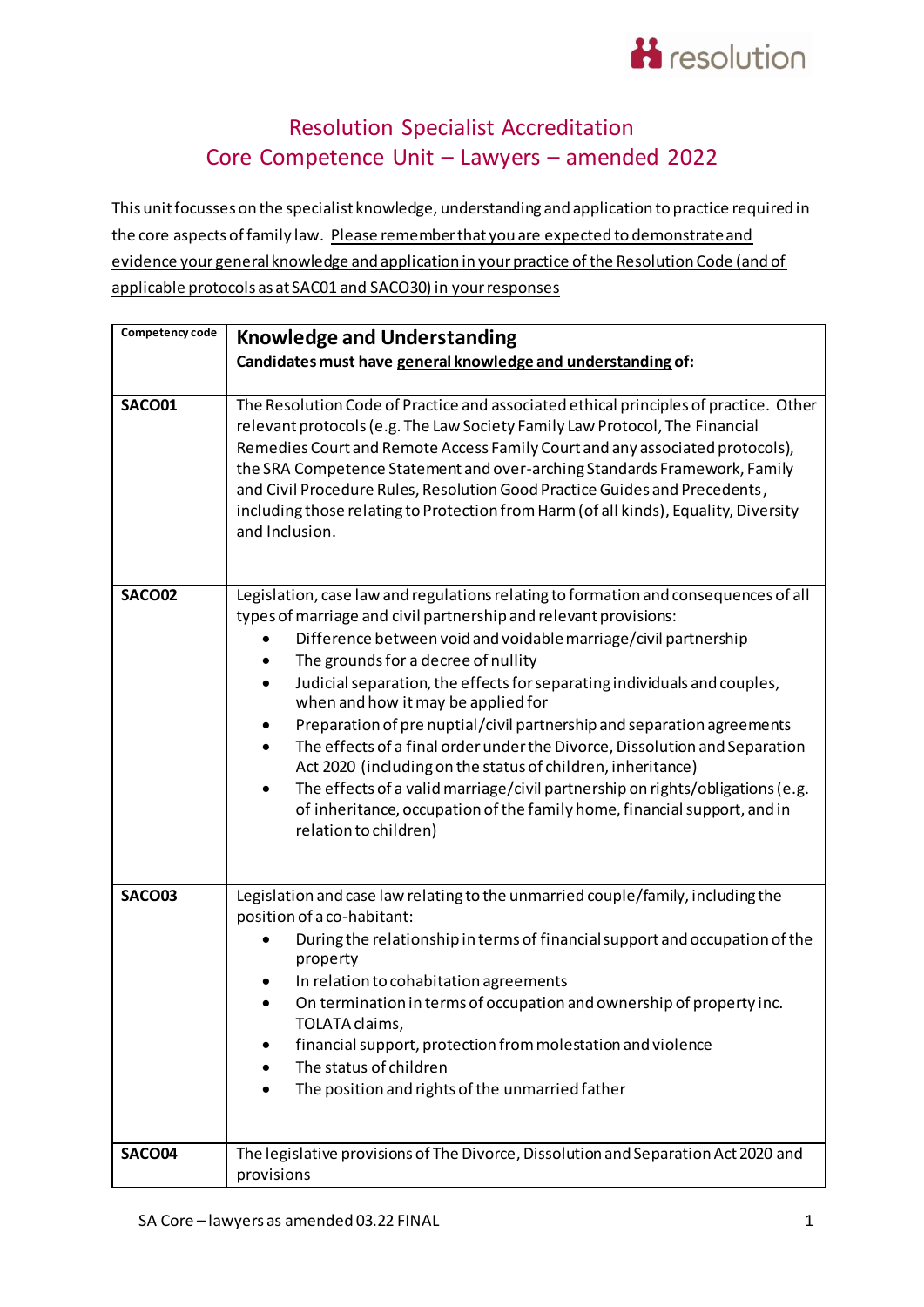

|               | Effect/s relating to the dissolution of marriages and civil partnerships<br>$\bullet$<br>Applications, including registration and joint registration<br>Timetable and costs<br>Effects in relation to inheritance, wills etc.<br>Orders and outcomes, including use of Standard Orders, Financial Remedy<br>$\bullet$<br>Omnibus, appropriate drafting                                                                                                                                                                                                                                |
|---------------|---------------------------------------------------------------------------------------------------------------------------------------------------------------------------------------------------------------------------------------------------------------------------------------------------------------------------------------------------------------------------------------------------------------------------------------------------------------------------------------------------------------------------------------------------------------------------------------|
| <b>SACO05</b> | Appropriate conduct in litigation:<br>Adherence to Court protocols and timetables<br>$\bullet$<br>Conduct at attended/remote hearings                                                                                                                                                                                                                                                                                                                                                                                                                                                 |
| <b>SACO06</b> | The principles taken into account by a court when considering issues relating the<br>upbringing and welfare of children to include the major provisions of the Children<br>Act 1989, Children and Families Act 2014 and of the Child Arrangements<br>Programme.                                                                                                                                                                                                                                                                                                                       |
| <b>SACO07</b> | Legislative provision relating to parental responsibility, how this may be acquired,<br>including in relation to the unmarried father.                                                                                                                                                                                                                                                                                                                                                                                                                                                |
| <b>SACO08</b> | Law and legislative procedure relating to the protection of vulnerable adults and of<br>any/all child/ren because of:<br>Domestic abuse (in all forms)<br>Safeguarding/Child Protection concerns<br><b>Forced Marriage</b><br>٠<br><b>Female Genital Mutilation</b>                                                                                                                                                                                                                                                                                                                   |
| SACO09        | The legislation and provisions for protection from domestic abuse or molestation,<br>violence and harassment and the way in which different measures interrelate:<br>Occupation of, and exclusion from, the matrimonial home and the<br>circumstances in which such an order may be made<br>The available methods for enforcement<br>Injunctions under family law legislation<br>Understanding of criminal sanctions, in particular the legislation relating to<br>domestic abuse/violence crime and victims<br>Appropriate protection for children in instances of domestic violence |
| <b>SACO10</b> | The principles of Part 2, the Human Fertilisation and Embryology Act 2008 and case<br>law in relation to parenthood.                                                                                                                                                                                                                                                                                                                                                                                                                                                                  |
| <b>SACO11</b> | Family dispute/out of court resolution processes, e.g. mediation (including the<br>availability of legal aid), collaborative practice, early neutral evaluation, private<br>FDR, family arbitration, and so on. The role/function of supporting professionals.                                                                                                                                                                                                                                                                                                                        |
| SACO12        | The emotional impact of family separation for individuals, couples and for children<br>and young people.                                                                                                                                                                                                                                                                                                                                                                                                                                                                              |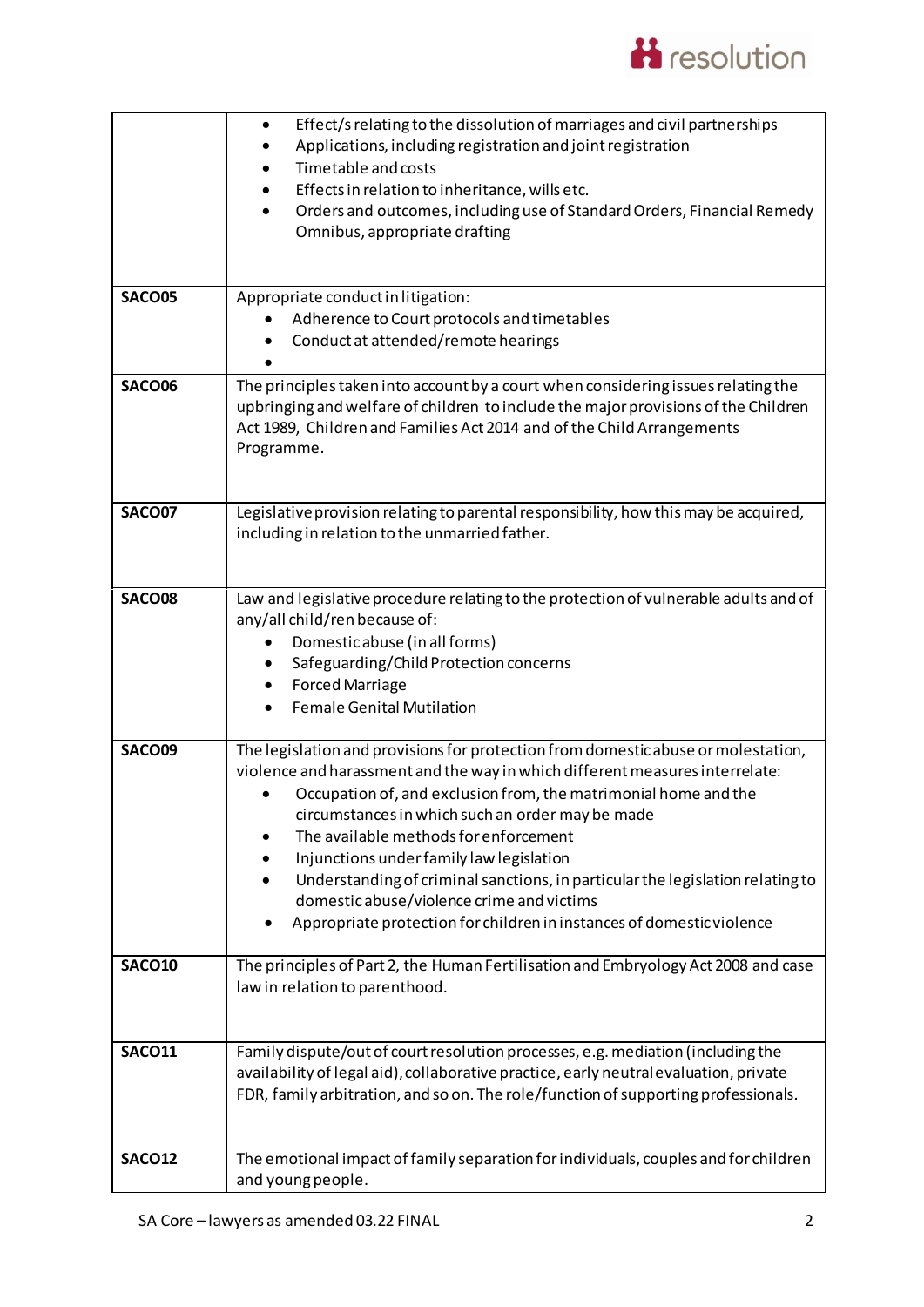

| <b>SACO13</b> | The range of available services of support for separating families and especially for<br>parents and children, including local provision                                                                                                                                                                                                                                                                                         |
|---------------|----------------------------------------------------------------------------------------------------------------------------------------------------------------------------------------------------------------------------------------------------------------------------------------------------------------------------------------------------------------------------------------------------------------------------------|
| <b>SACO14</b> | Wills, including the appointment of any testamentary guardian/s, including where<br>there is another parent/carer with parental responsibility                                                                                                                                                                                                                                                                                   |
| <b>SACO15</b> | Awareness of legislative, procedural and practical provisions affecting separating<br>couples in relation to:<br>Home ownership, declaration of beneficial interest<br>The rented family home<br>Joint tenancies/Severance of                                                                                                                                                                                                    |
| <b>SACO16</b> | Conveyancing and matrimonial rights, cautions, restrictions and non-co-operation<br>including SCA inherent powers, liberty to apply directions.                                                                                                                                                                                                                                                                                  |
| <b>SACO17</b> | Child maintenance provisions;<br>Principles, scope and extent of the obligation/s<br>reaching agreements in relation to Child Support,<br>the role and function of the CMS including assessment procedure,<br>applicable formulae, use and enforcement (inc. provisions relating to non-<br>co-operation and enforcement                                                                                                         |
| <b>SACO18</b> | The legislation, case law, principles and rules relating to relevant forms of financial<br>remedy, including:<br>s.25 MCA 1973 criteria<br>Factors to be considered by the courts<br>Principles relating to the duration of orders<br>'Clean break' principles and when a clean break might be appropriate<br>The division of pension entitlement<br>Safeguarding of assets s.37 MCA<br>Marital agreements<br>Costs implications |
| <b>SACO19</b> | Legislation and rules relating to financial support for children of married/unmarried<br>parents, including:<br>Children Act sch. 1 Applications<br>Residual powers of the Court to order child maintenance/lump sums in<br>respect of children<br>Availability of reciprocal enforcement via REMO                                                                                                                               |
| <b>SACO20</b> | Practice and procedures in private law children's cases, including:<br>procedure in contested cases,                                                                                                                                                                                                                                                                                                                             |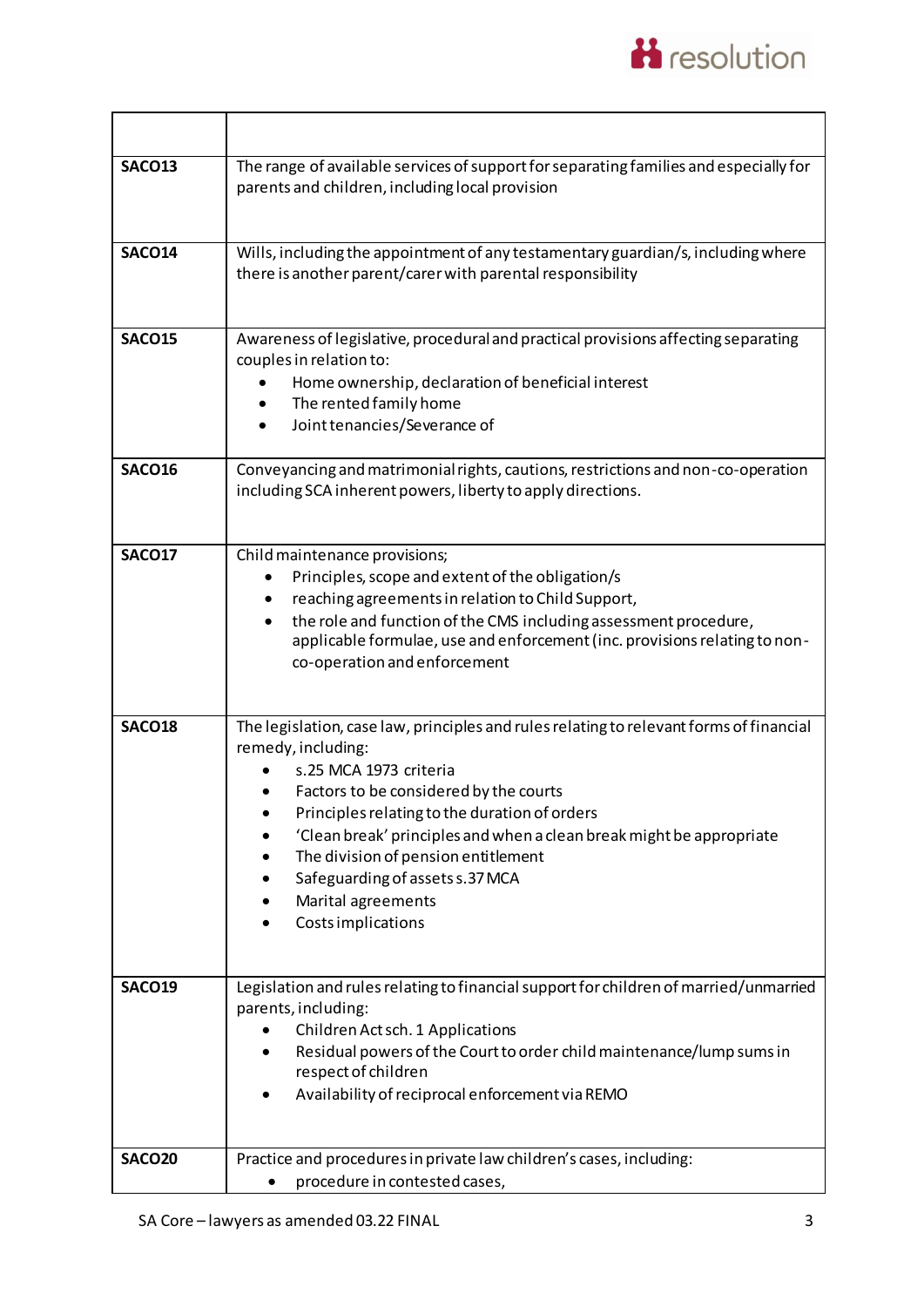

|               | emergency procedures, allocation, and<br>the role of CAFCASS.                                                                                                                                                                                                                         |
|---------------|---------------------------------------------------------------------------------------------------------------------------------------------------------------------------------------------------------------------------------------------------------------------------------------|
| <b>SACO21</b> | The type, nature and effect of relevant orders, including who may apply for which<br>order in what circumstances and the factors to be considered.                                                                                                                                    |
| SACO22        | Legislation and case law in relation to publiclaw proceedings under the relevant<br>sections of the Children Act 1989, Children and Families Act 2014 including:<br>S.31 - 38 CA 1989<br>S.44 CA 1989<br>S.47 CA 1989                                                                 |
| <b>SACO23</b> | The legislative and procedural interface between private and public law<br>proceedings, including issues of safeguarding, threshold criteria and the duties and<br>responsibilities of the local authority, any criminal issues raised and the potential<br>for criminal proceedings. |
| SACO24        | An outline of practice and procedures in public law children's cases, including<br>emergency procedures, allocation and timetabling, the role of any CAFCASS officer<br>or Independent Guardian and in relation to adoption.                                                          |
| <b>SACO25</b> | The statutory obligations and powers of local authority Children's Services/local<br>Health Authorities in relation to children:<br>Care orders<br>Supervision orders<br>Child assessment orders<br>Emergency protection orders                                                       |
| <b>SACO26</b> | The framework of international and UK law relating to child abduction and the<br>Hague Convention, including emergency steps to be taken.                                                                                                                                             |
| <b>SACO27</b> | The availability of Legal Aid, Legal Aid eligibility and how eligibility can be assessed.                                                                                                                                                                                             |
| <b>SACO28</b> | Human rights legislation in terms of how it has an impact on family law.                                                                                                                                                                                                              |
| <b>SACO29</b> | Possible implications for domestic law of relevant foreign jurisdictional legislative<br>requirements, including the effect of BREXIT withdrawal arrangements.                                                                                                                        |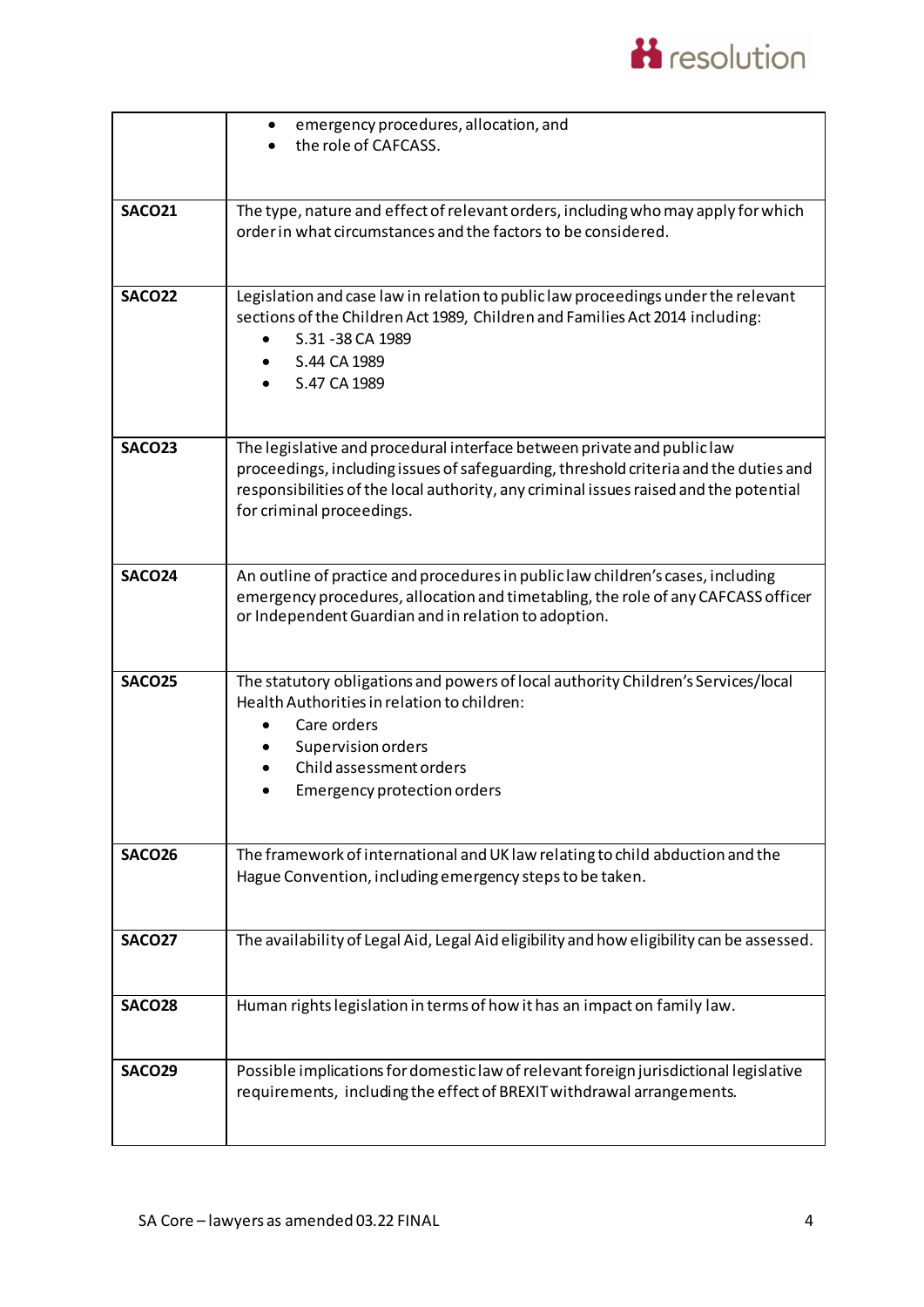

| Competency code | Performance (you must be able to evidence/demonstrate how you apply                      |
|-----------------|------------------------------------------------------------------------------------------|
|                 | the following in your practice)                                                          |
|                 | Candidates must be able to:                                                              |
|                 |                                                                                          |
| <b>SACO30</b>   | Demonstrate appropriate application of the Resolution Code of Practice and any           |
|                 | other relevant practice protocols in all cases.                                          |
|                 |                                                                                          |
|                 |                                                                                          |
| <b>SACO31</b>   | Explain and apply (as appropriate) the legislative provisions of the Divorce,            |
|                 | Dissolution and Separation Act 2020 as they relate to the dissolution of marriage,       |
|                 | civil partnerships and judicial separation                                               |
|                 |                                                                                          |
|                 |                                                                                          |
| <b>SACO32</b>   | Explain the procedures for the registration of divorce, dissolution of civil             |
|                 | partnerships and judicial separation                                                     |
|                 | The online registration process                                                          |
|                 | Costs                                                                                    |
|                 | The purpose of the 'cooling off' period                                                  |
|                 | Arrangements for children<br>٠                                                           |
|                 | <b>Family finances</b>                                                                   |
|                 |                                                                                          |
| <b>SACO33</b>   | Identify, explain and apply as appropriate the legislative provisions relating to        |
|                 | cohabitees and to the unmarried family, including e.g. the provisions of TOLATA.         |
|                 |                                                                                          |
|                 |                                                                                          |
| <b>SACO34</b>   | Identify and consider with clients the emotional impact of their situation and           |
|                 | identify and signpost to the range of supporting professionals/services that may         |
|                 | assist.                                                                                  |
|                 |                                                                                          |
|                 |                                                                                          |
| <b>SACO35</b>   | Identify and explain the type/nature of various family agreements and when they          |
|                 | are appropriate, including pre and post-nuptial, civil partnership and/or separation     |
|                 | agreements                                                                               |
|                 |                                                                                          |
| <b>SACO36</b>   | Identify and explain the relevant practice and procedures in private law children's      |
|                 | cases and explain the principles taken into account by courts when considering           |
|                 | issues relating to children.                                                             |
|                 |                                                                                          |
|                 |                                                                                          |
| <b>SACO37</b>   | Identify and explain the legislation, principles and rules relating to relevant forms of |
|                 | financial remedy and the importance of appropriate financial disclosure                  |
|                 |                                                                                          |
| <b>SACO38</b>   | Explain the approaches and procedures relating to financial remedy:                      |
|                 | Use of dispute resolution approaches; solicitor negotiation inc. 'round                  |
|                 | table', mediation, working collaboratively, early neutral evaluation and                 |
|                 | private FDR                                                                              |
|                 | The role of the Financial Remedy Court and its' operation                                |
|                 |                                                                                          |
| <b>SACO39</b>   | Explain the legislative provisions relating to parental responsibility.                  |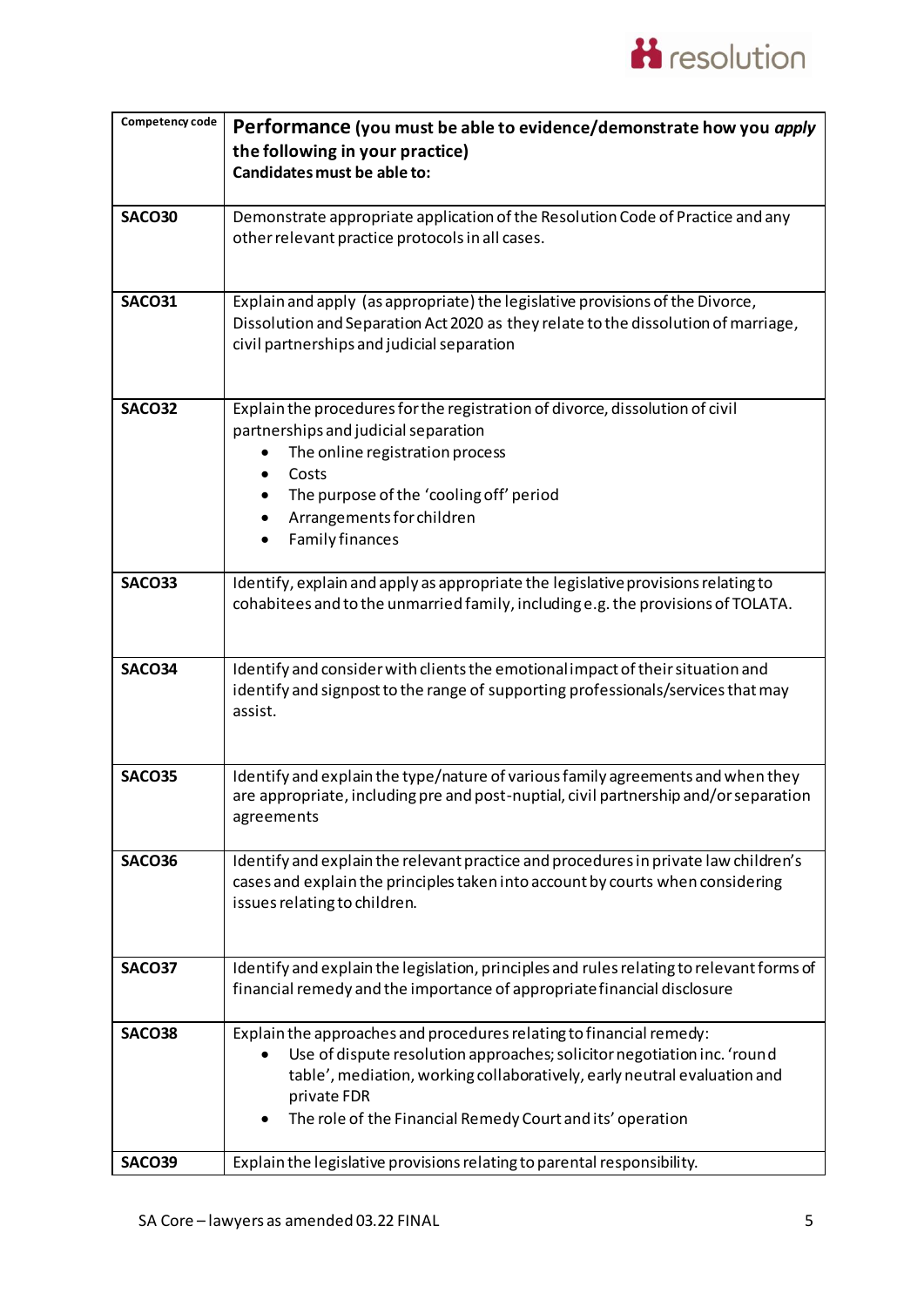

| SACO40        | With clients identify, assess and explain the provisions for protection from domestic<br>abuse and violence and explain how the different available measures interrelate<br>(including the evidential requirements for legal aid eligibility).                                                                                                                                                     |
|---------------|----------------------------------------------------------------------------------------------------------------------------------------------------------------------------------------------------------------------------------------------------------------------------------------------------------------------------------------------------------------------------------------------------|
| <b>SACO41</b> | Explain to, and consider with, clients the range of family dispute/out of court<br>resolution processes that may be of assistance to them and their circumstances,<br>including the provisions of the Children and Families Act 2014 and the Mediation<br>Information and Assessment Meeting (MIAM), use of e.g. collaborative practice,<br>early neutral evaluation, private fdr and arbitration. |
| <b>SACO42</b> | Identify and deal with legal and practical considerations in relation to, for example,<br>wills, appointment of testamentary guardians, rented accommodation, debt,<br>severance of tenancy and conveyancing (as appropriate).                                                                                                                                                                     |
| <b>SACO43</b> | Identify and describe the principles, legislative provisions and rules for child support<br>and explain the Child Maintenance Service (CMS), CM Options and gov.uk website<br>provision, how child support is worked out, costs and enforcement arrangements.                                                                                                                                      |
| SACO44        | Where applicable, identify with, and explain to, parents the options for arranging<br>their parenting for the future, including the use of Parenting Plans.                                                                                                                                                                                                                                        |
| <b>SACO45</b> | Identify, assess and consider the legislation and statutory guidance in relation to<br>safeguarding of children and child protection.                                                                                                                                                                                                                                                              |
| SACO46        | When and where appropriate, identify and explain the duties and responsibilities of<br>the local authority in relation to the protection of children where there is or may be<br>an identifiable interface between private and public law proceedings, including any<br>potential of, or for, criminal proceedings.                                                                                |
| <b>SACO47</b> | Identify, assess and explain the framework of international, European and UK law<br>relating to child abduction and what emergency steps can be taken in the event of<br>child abduction.                                                                                                                                                                                                          |
| <b>SACO48</b> | Explain how human rights legislation has an impact on family law.                                                                                                                                                                                                                                                                                                                                  |
| <b>SACO49</b> | Identify with, and explain, to clients the availability of and eligibility for Legal Aid<br>and explain the process for making application.                                                                                                                                                                                                                                                        |

## **Guidance Notes**